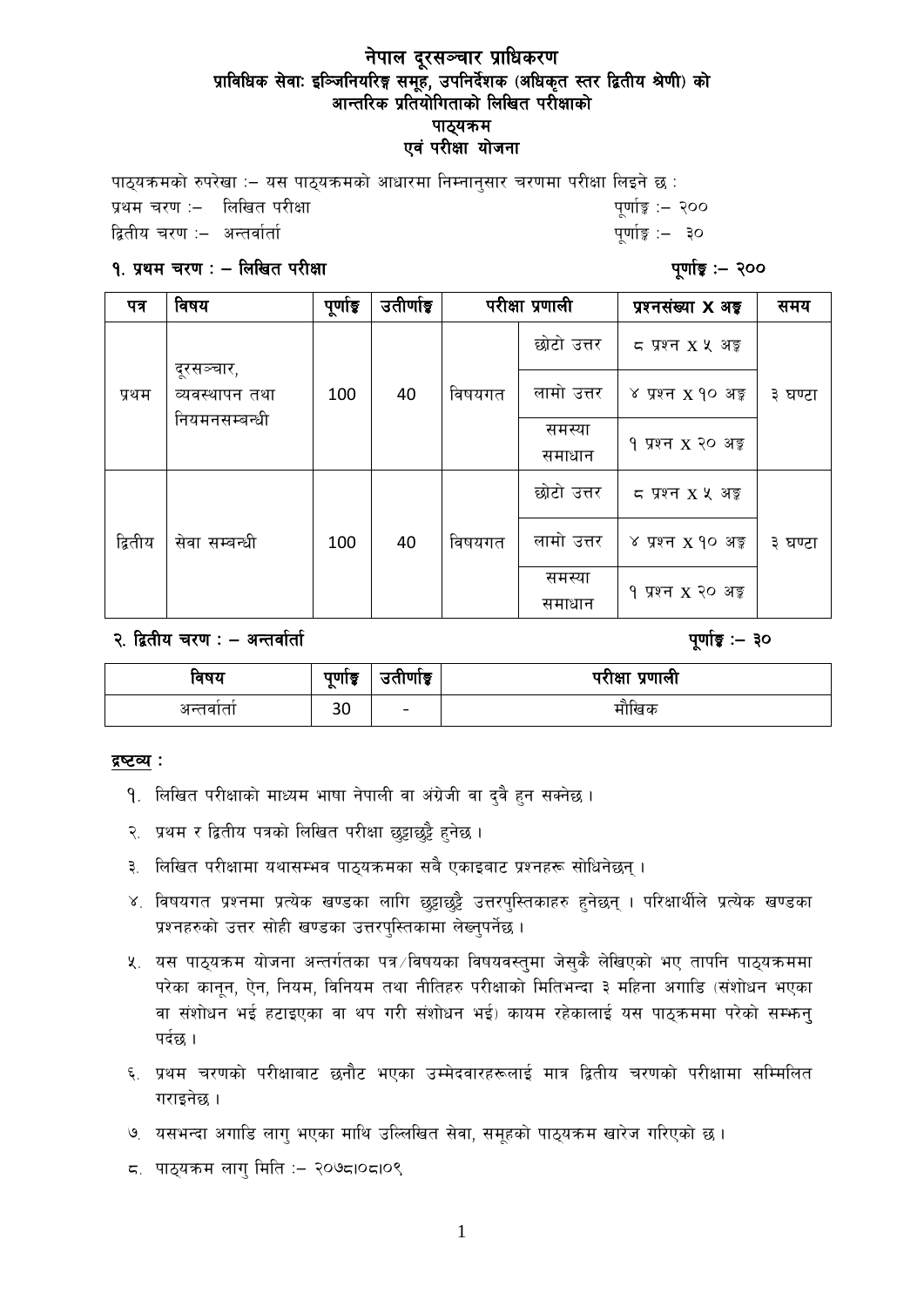# नेपाल दूरसञ्चार प्राधिकरण प्राविधिक सेवाः इञ्जिनियरिङ्ग समूहं, उपनिर्देशक (अधिकृत स्तर द्वितीय श्रेणी) को आन्तरिक प्रतियोगिताको लिखित परीक्षाको पाठ्यक्रम

# प्रथम पत्रः दरसञ्चार, व्यवस्थापन तथा नियमनसम्बन्धी

## **Section (A) – 50 Marks**

## **1. Telecommunications and Society**

- 1.1 Principles of Telecommunication
- 1.2 Social & Cultural aspects of Telecommunication
- 1.3 Role and importance of Telecommunication/ICT in national development
- 1.4 Information superhighway
- 1.5 Relevance of global information network
- 1.6 Convergence technologies
- 1.7 Declaration of Principles of the World Society on Information Systems (WSIS), 2003 and Agreement on the Tunis Commitment, 2005,WSIS Outcomes and the WSIS+10 Vision for WSIS Beyond 2015
- 1.8 Sustainable Development Goals (SDGs)
- 1.9 Indicators as adopted by the nations of the world
- 1.10 ITU, APT, SATRC, ICAO, INTELSAT, INMARSAT, ABU (Asia Pacific Broadcasting Union), WTO
- 1.11 Disaster Communications
- 1.12 Principles of unbundling, Local loop unbundling, shared access and Bit Stream Access

## **2. Regulatory Aspects**

#### 2.1 **Licensing of Telecom Services:**

2.1.1 Licensing Service: Licensing Objective, Licensing Process & Licensing rules in WTO regulation reference paper

#### 2.2 **Numbering and Interconnection**

- 2.2.1 ITU Recommendations for numbering system for Telephone & Voice
- 2.2.2 National Numbering Plan
- 2.2.3 Mobile Number Portability
- 2.2.4 Interconnection issues
- 2.2.5 Interconnection Guidelines, 2076

#### 2.3 **Universal Service Obligation (USO)**

- 2.3.1 Provisions on RTDF in Telecommunication Act, 2053 and Telecommunication Policy, 2060, RTDF Bylaw, 2012
- 2.3.2 Issues on RTDF Utilization: Technical Domain, Financial Domain and Business Domain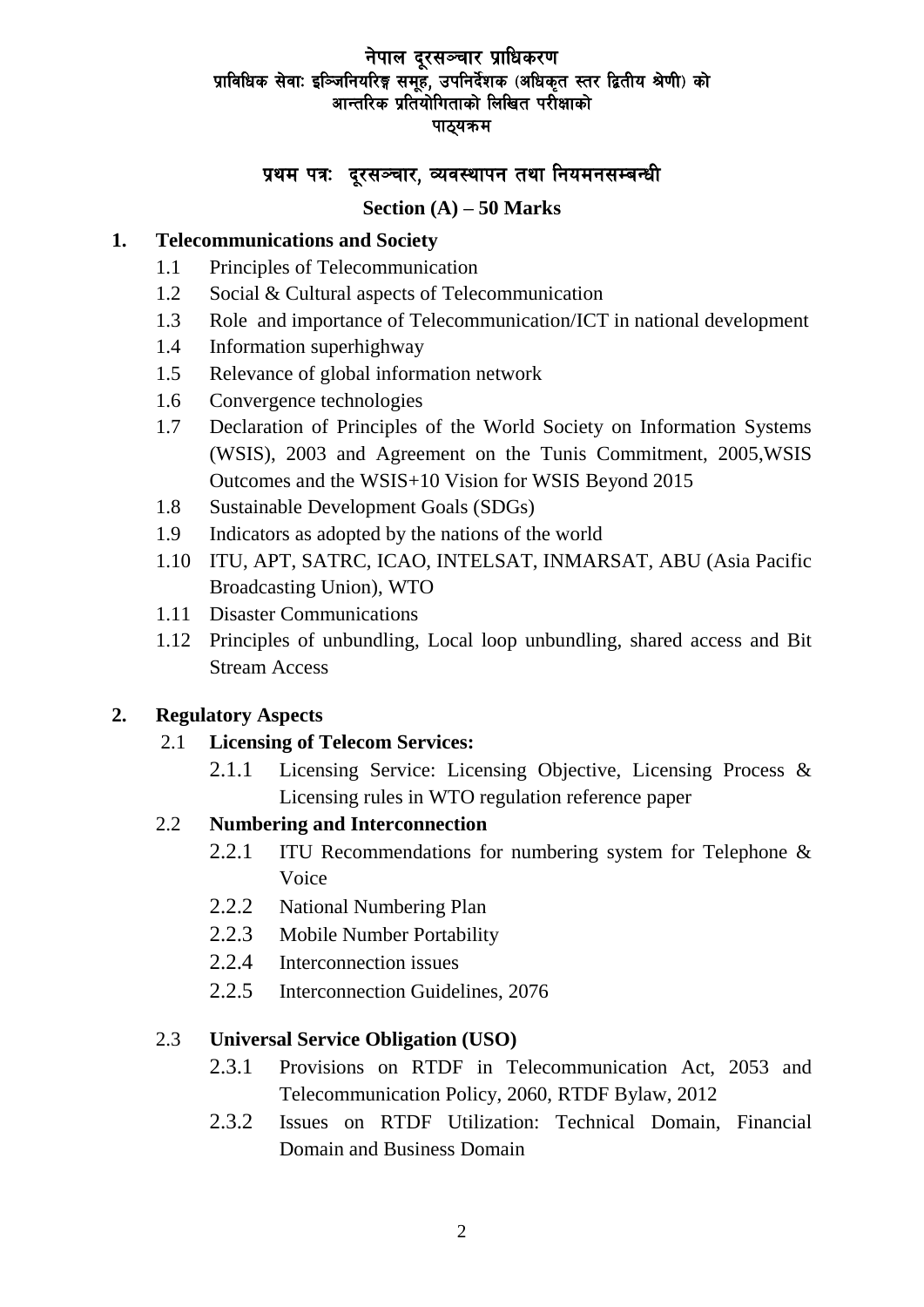# नेपाल दरसञ्चार प्राधिकरण प्राविधिक सेवाः इञ्जिनियरिङ्ग समूहं, उपनिर्देशक (अधिकृत स्तर द्वितीय श्रेणी) को आन्तरिक प्रतियोगिताको लिखित परीक्षाको

#### पाठयक्रम

2.3.3 Practices, Limitation, Challenges and Opportunities for the Disbursement of RTDF

# 2.4 **Radio Spectrum Management**

- 2.4.1 Spectrum Management Principles
- 2.4.2 National Spectrum Management Policies
- 2.4.3 National Frequency Allocation Plan (NFAP), 2060
- 2.4.4 Radio Spectrum Measurement and Monitoring
- 2.4.5 Techniques adopted for Assignment of spectrum: Administrative Pricing, Beauty Contest, and Auctioning of Spectrum, Advantages and disadvantages of each in the context of Nepal
- 2.4.6 Spectrum Pricing
- 2.4.7 Engineering Spectral analysis and interference resolving

# 2.5 **Standardization of Telecommunication Equipment and Services**

- 2.5.1 Telecommunication Equipment Standardization
- 2.5.2 Type Approval of Radio Telecommunication Terminal Equipments
- 2.5.3 Standards on EMR from Mobile Tower
- 2.5.4 Testing of Radio Telecommunication Terminal Equipments EMC, Safety, RF, SAR
- 2.5.5 Quality of Experience (QoE)
- 2.5.6 Quality of Service (QoS) benchmarks as set out by NTA for Telephone services including Mobile Service based on GSM/3G/4G technology and Internet Services
- 2.5.7 Billing performance, Billing Accuracy & its Audit
- 2.5.8 QoS Benchmarks indicating percentage of customers satisfied with reliability & availability of network, Customer satisfaction
- 2.5.9 Method for evaluation of achievement of QoS benchmarks by service providers as set out by NTA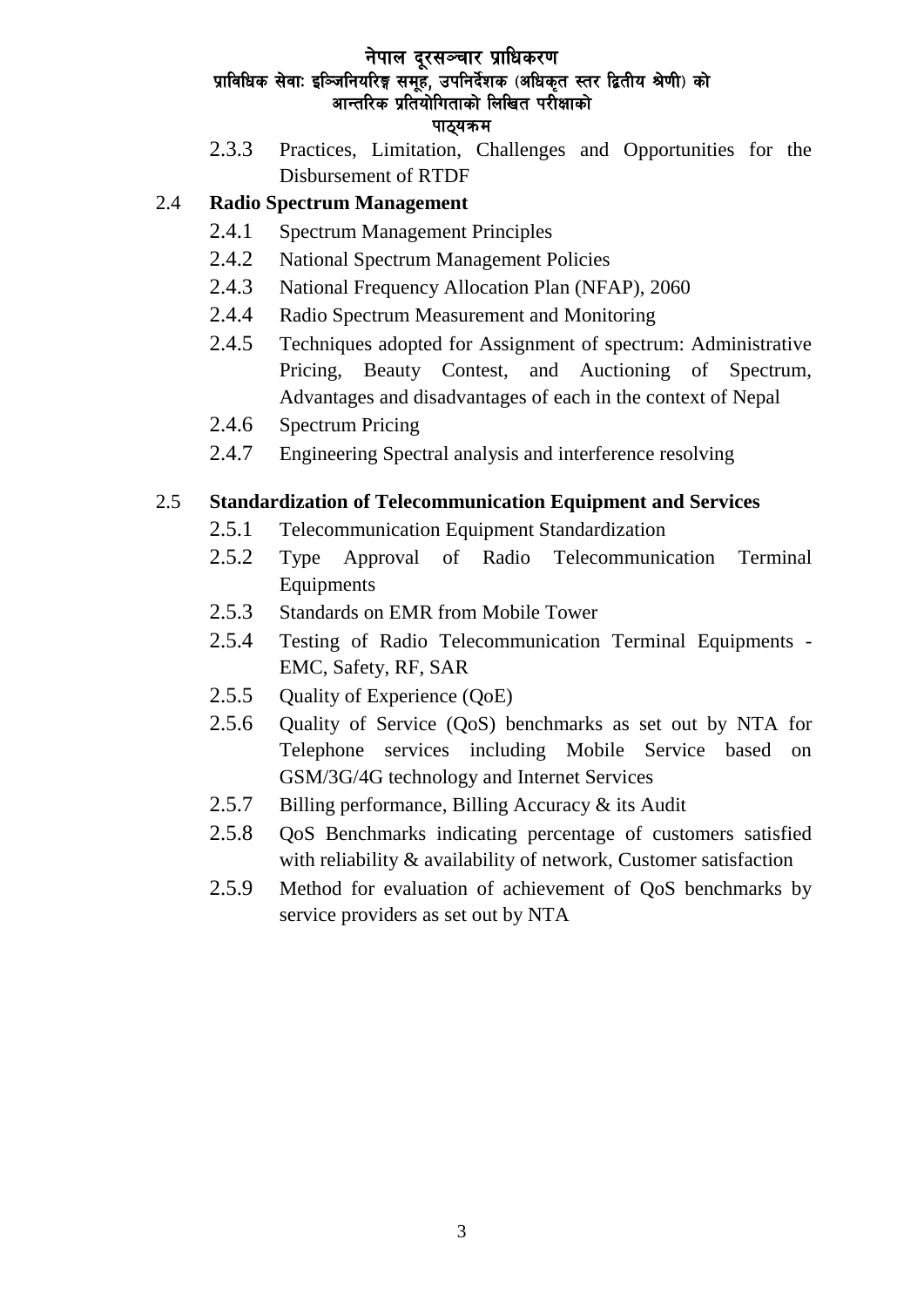# नेपाल दूरसञ्चार प्राधिकरण प्राविधिक सेवाः इञ्जिनियरिङ्ग समूह, उपनिर्देशक (अधिकृत स्तर द्वितीय श्रेणी) को आन्तरिक प्रतियोगिताको लिखित परीक्षाको पाठ्यक्रम

#### **Section (B) – 50 Marks**

#### **3. Engineering Economics**

- 3.1 Demand and Supply
- 3.2 Laws of return, Types of business organization
- 3.3 Taxation, Industrial laws
- 3.4 Cost accounting
- 3.5 Depreciation
- 3.6 Wages and Incentives
- 3.7 Capital budgeting
- 3.8 Capital structure
- 3.9 Basic methodology of engineering economic studies
- 3.10 Financial analysis
- 3.11 Risk analysis
- 3.12 Interest and time value of money
- 3.13 Basic knowledge of trial balance and balance sheet
- 3.14 Income statements
- 3.15 Revenue and capital expenditure
- 3.16 Budgeting and capitalization
- 3.17 Depreciation and subsidy
- 3.18 Procurement procedures (FOB, CIF, LQD, LC, Insurance, Invoice, Bid security, performance bond)
- 3.19 Competitive bidding
- 3.20 Procurement of Goods
- 3.21 Procurement of Consulting Services
- 3.22 Fundaments of Electronic Commerce
- 3.23 Internet and Networking Economics
- 3.24 Tariff and Market segmentation concepts
- 3.25 Concept and Practices of Cyber Law in e-commerce/e-governance

#### **4. Management : Concept and Principles**

- 4.1 Vision, Mission, Goal, Objectives
- 4.2 Targets, Strategies
- 4.3 Organization structure
- 4.4 Authority and Power delegation
- 4.5 Job description
- 4.6 Leadership
- 4.7 Team Work
- 4.8 Motivation
- 4.9 Group dynamics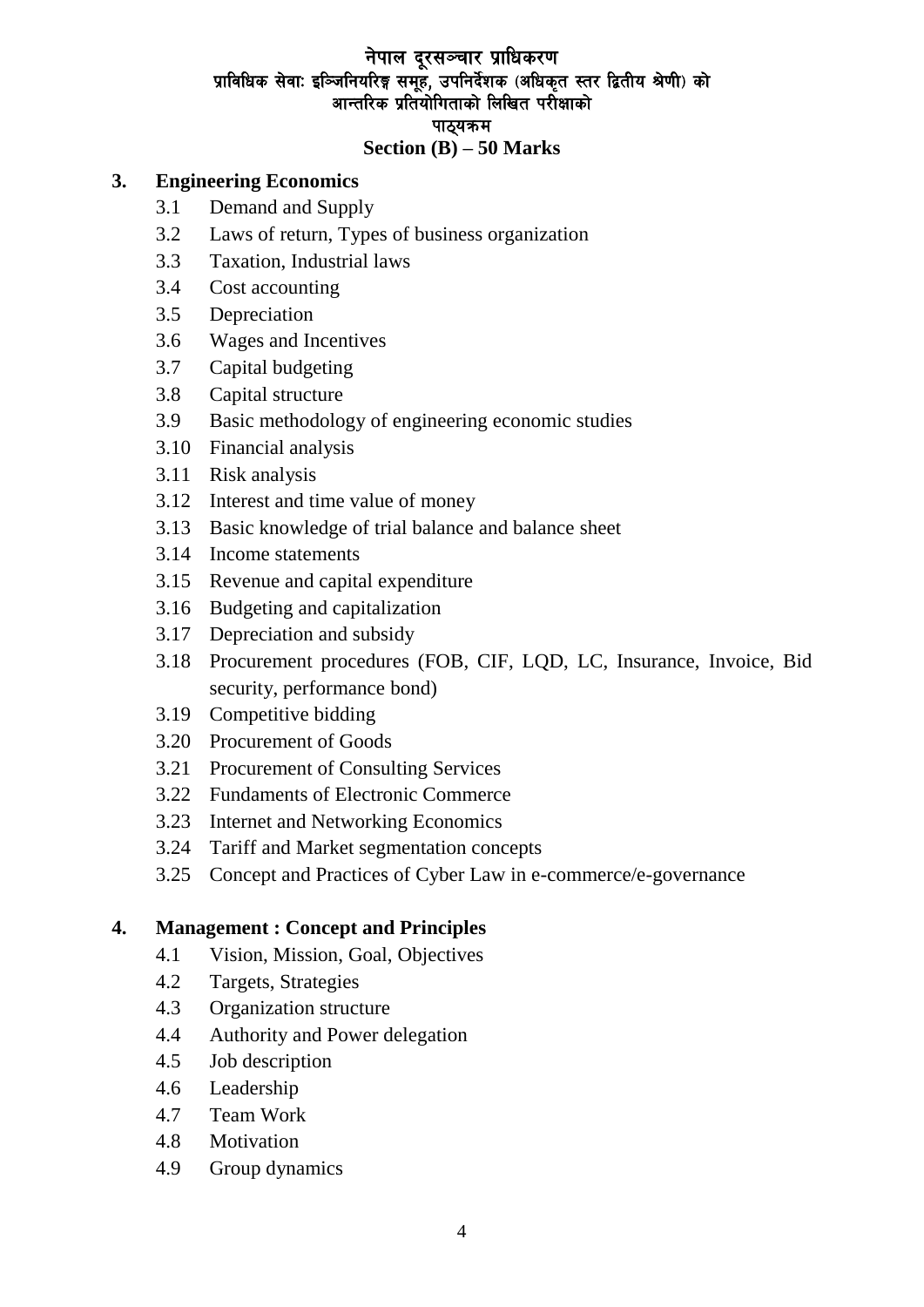# नेपाल दूरसञ्चार प्राधिकरण प्राविधिक सेवाः इञ्जिनियरिङ्ग समूहं, उपनिर्देशक (अधिकृत स्तर द्वितीय श्रेणी) को आन्तरिक प्रतियोगिताको लिखित परीक्षाको

#### पाठ्यक्रम

- 4.10 Time management
- 4.11 Conflict Management
- 4.12 Management Information System (MIS)
- 4.13 Outsourcing
- 4.14 Inventory control
- 4.15 Negotiation Skills
- 4.16 Arbitration

# **5. Project Management**

- 5.1 The project life cycle
- 5.2 Setting project objectives and goals
- 5.3 Network models: CPM & PERT
- 5.4 Gantt chart
- 5.5 Project scheduling
- 5.6 Resource leveling
- 5.7 Systems of Project control
- 5.8 Cost control
- 5.9 Preparation of operational budget
- 5.10 Introduction to Budgetary Control and Program Budgeting
- 5.11 Planning the quality
- 5.12 Time and cost dimensions
- 5.13 Negotiation Skills
- 5.14 Supplies and Services
- 5.15 SWOT Analysis

#### **6. Legislative Provisions**

- 6.1 ITU Radio Regulations
- 6.2 Radio Act, 2014
- 6.3 National Broadcasting Act, 2052
- 6.4 Telecommunications Act, 2053
- 6.5 Telecommunications Regulation, 2054
- 6.6 Company Act, 2063
- 6.7 Privatization Act, 2050
- 6.8 Consumer Protection Act, 2075
- 6.9 Competition Promotion and Market Protection Act, 2063
- 6.10 Telecommunication Policy, 2060
- 6.11 Radio Frequency Policy for Telecommunications Services (Distribution & Pricing)2069,
- 6.12 Broadband Policy, 2071
- 6.13 ICT Policy, 2072
- 6.14 [Long-term Policy of Information and Communication Sector 2059](http://www.moic.gov.np/upload/documents/Long-term-Policy-of-Information-and-Communication-Sector-2059-eng.pdf)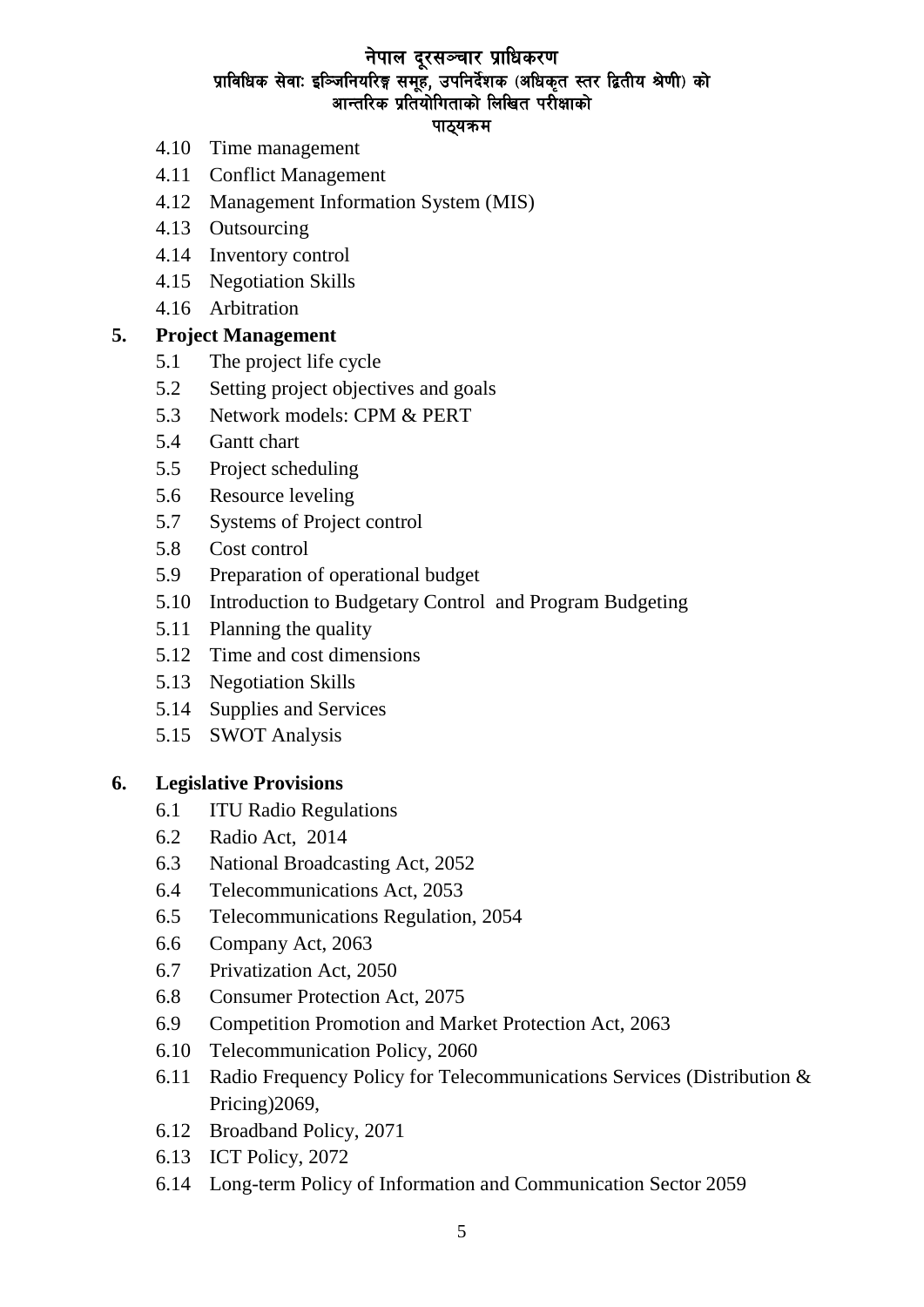# नेपाल दूरसञ्चार प्राधिकरण प्राविधिक सेवाः इञ्जिनियरिङ्ग समूहे, उपनिर्देशक (अधिकृत स्तर द्वितीय श्रेणी) को आन्तरिक प्रतियोगिताको लिखित परीक्षाको पाठ्यक्रम

- 6.15 Nepal Telecommunication Authority (conditions related to employee's service) bylaw, 2076
- 6.16 Nepal Telecommunication Authority Financial Management bylaw, 2070
- 6.17 Monitoring Working Procedure Bylaws, 2068
- 6.18 NTA work performance bylaw, 2076
- 6.19 NTA Cases Procedure bylaw, 2011
- 6.20 Type Approval Working Procedure for Customer Premises Radio Telecommunication Equipment -2016 (TAP-04)
- 6.21 Tariff Guidelines, Interconnection Guidelines, 2076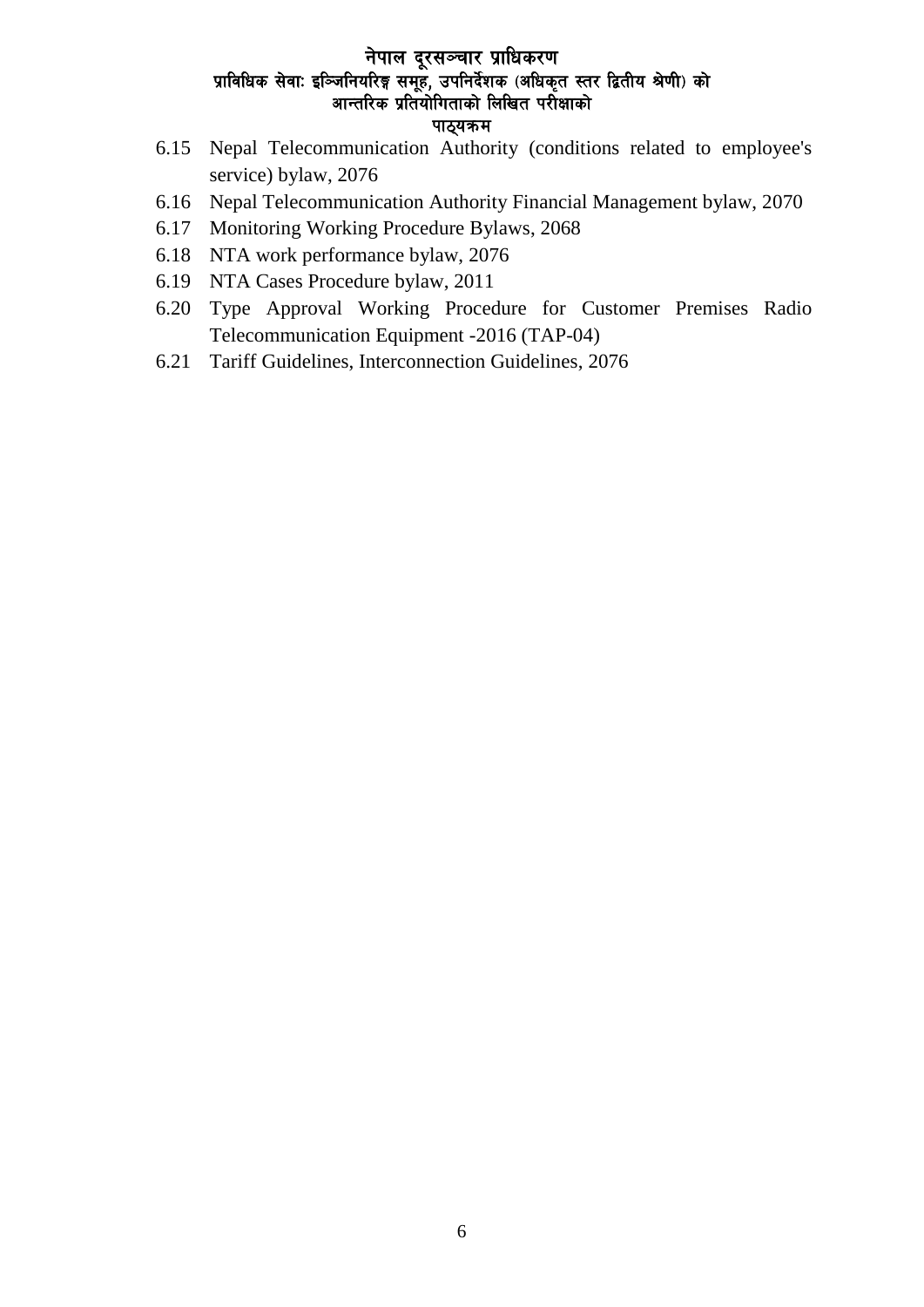# नेपाल दूरसञ्चार प्राधिकरण प्राविधिक सेवाः इञ्जिनियरिङ्ग समूहं, उपनिर्देशक (अधिकृत स्तर द्वितीय श्रेणी) को आन्तरिक प्रतियोगिताको लिखित परीक्षाको पाठयकम द्वितीय पत्रः सेवा सम्बन्धी

# **Section (A) – 40 Marks**

# **1. Telecommunication Systems and Engineering Design Data Systems**

- 1.1 Telecommunication network
- 1.2 Transmission media, transmission lines
- 1.3 signal and noise measurements
- 1.4 Echo and singing
- 1.5 Space/time/frequency/wave length division multiplexing
- 1.6 Packet
- 1.7 Message and circuit switching
- 1.8 X.25 Protocol
- 1.9 Frame relay
- 1.10 TCP/IP Protocol
- 1.11 Functions of switching
- 1.12 Stored Programmed Controlled switch
- 1.13 TS/ST/TST/STS switching
- 1.14 No 5 and No 7 signaling
- 1.15 ISDN
- 1.16 BISDN
- 1.17 ATM
- 1.18 PDH/SDH
- 1.19 DSL
- 1.20 Navigational systems
- 1.21 Numbering
- 1.22 Routing and charging plans,
- 1.23 Video systems- NTSC, PAL, SECAM
- 1.24 Standards, Transmission and reception
- 1.25 Video compression and standards
- 1.26 Telecommunication system analysis and planning
- 1.27 Wireless systems: Satellite, Microwave/Ultra High frequency (UHF)
- 1.28 Wireless Local Loop (WLL), Cellular
- 1.29 Wireline Systems: PSTN, Optical fiber, LAN/MAN/WAN, Broadband Cable
- 1.30 LTE,UMTS, IMT-2000, WiMAX, IMS, NGN, MPLS, Real time protocol, Voice over IP, IP/PSTN Platform, IN, SSP, SCP, SCP, SSP, SMS and basics of GIS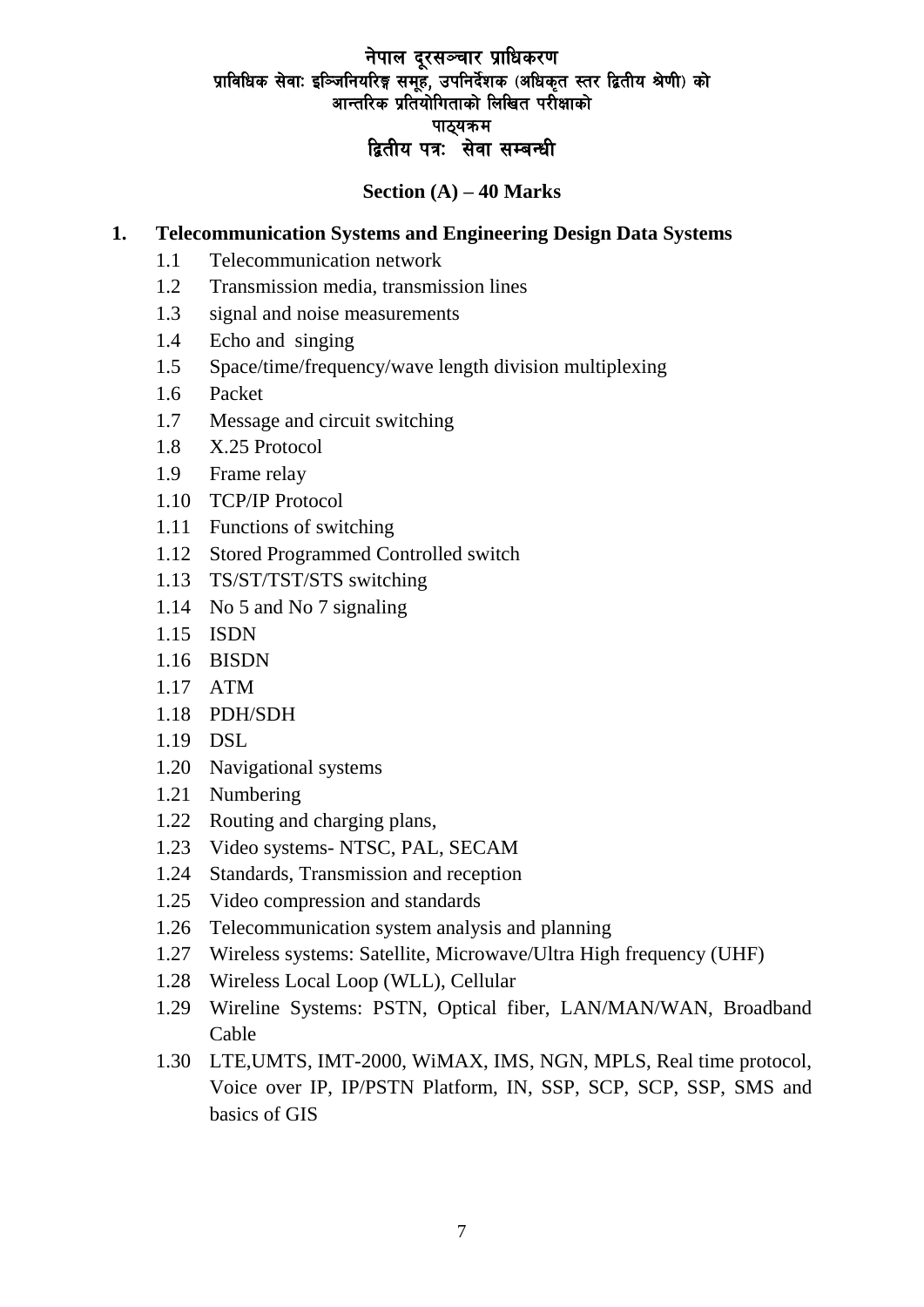# नेपाल दूरसञ्चार प्राधिकरण प्राविधिक सेवाः इञ्जिनियरिङ्ग समूहं, उपनिर्देशक (अधिकृत स्तर द्वितीय श्रेणी) को आन्तरिक प्रतियोगिताको लिखित परीक्षाको पाठ्यक्रम

# **Section (B) – 60 Marks**

# 2. **Communication Engineering for Voice and Data**

- 2.1 Transmission and Switching
- 2.2 Multiplexing and Signaling
- 2.3 Alerting and Supervision
- 2.4 Call traffic Engineering, Network Optimization
- 2.5 Erlang B formulae, Erlang C formulae
- 2.6 Engset Concept, Busy hour, Carried traffic
- 2.7 Offered traffic
- 2.8 Transmission Systems
- 2.9 Digital Multiplexing
- 2.10 Broadband techniques DSL, ATM, SDH, SONET, ISDN, VoIP, OSI model
- 2.11 Frame relay
- 2.12 TCPIP
- 2.13 Real time Protocol
- 2.14 MPLS
- 2.15 NGN
- 2.16 IMS
- 2.17 Optical fiber communication
- 2.18 Difference between analog and digital communications
- 2.19 Basic communications elements
- 2.20 Signal and noise in communication system
- 2.21 AM, DSC-SC, SSB-SC, PM, FM, Super heterodyne AM and FM receiver
- 2.22 Digital to analog and analog to digital conversion
- 2.23 Sampling theorem, Sample and hold Circuit, A law,  $\mu$ -law, quantizer
- 2.24 Coding: NRZ/HDB3/AMI
- 2.25 Error detection and correction
- 2.26 PCM/ADPCM
- 2.27 Digital Modulation: ASK/PSK/FSK /QPSK /MSK / QAM
- 2.28 Modulation and demodulation circuits
- 2.29 Frequency converter and Mixers, Phase locked loop,
- 2.30 Internet Systems : Internet and World Wide Web, Protocols used in network and applications, Capabilities, Privacy and security issues

# 3. **Digital Networks and Wireless Network**

- 3.1 Architecture
- 3.2 Network components